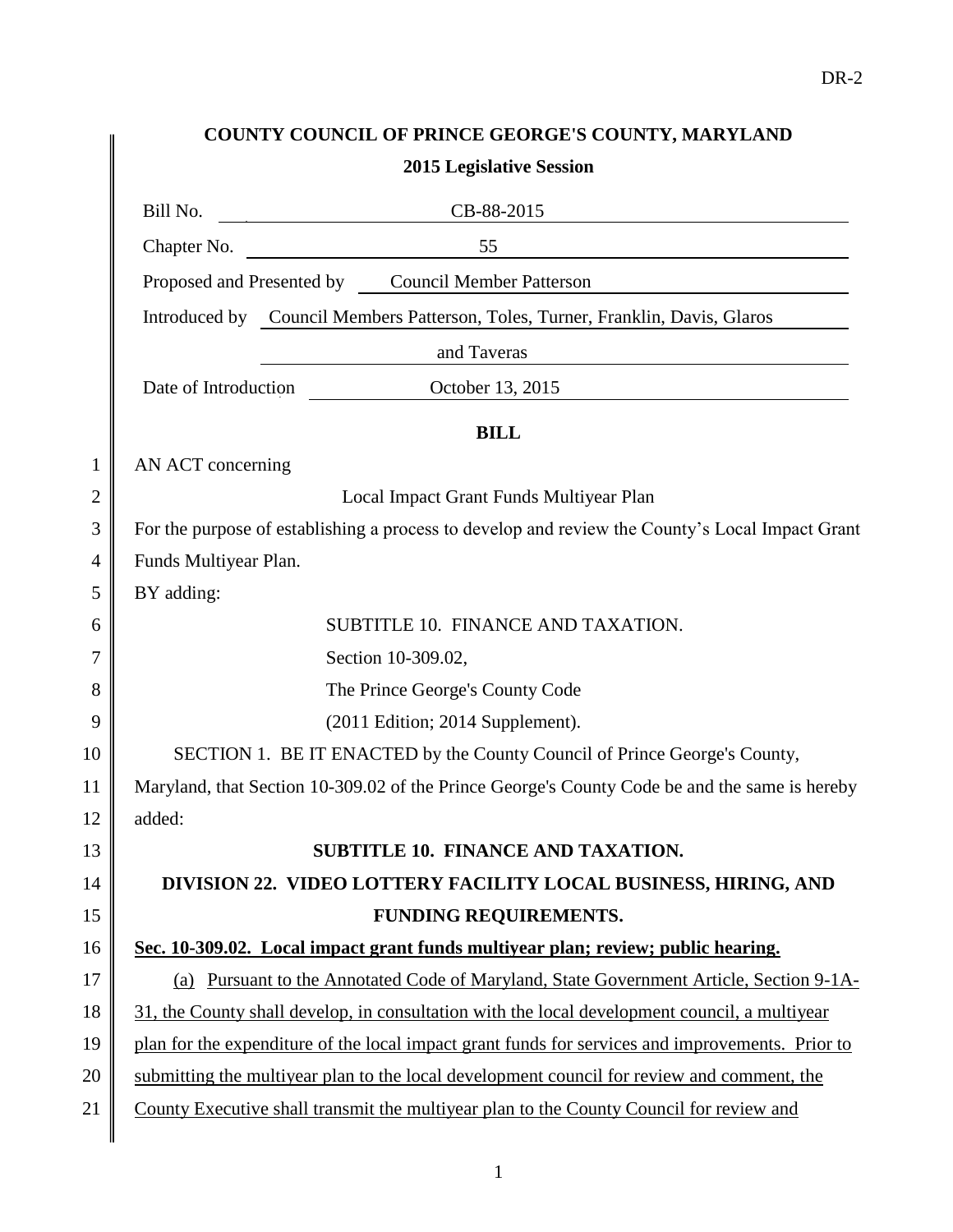| 1              | comment. The County Council shall have thirty (30) days to review, comment, and make             |
|----------------|--------------------------------------------------------------------------------------------------|
| $\overline{2}$ | recommendations on the multiyear plan. The County Executive shall make best efforts to           |
| 3              | accommodate the recommendations of the County Council prior to submitting the multiyear plan     |
| 4              | to the local development council.                                                                |
| 5              | (b) Subsequent to the local development council's review, comment and recommendations            |
| 6              | on the multiyear plan pursuant to state law, the County Executive shall transmit the multiyear   |
| 7              | plan to the County Council for review and approval by resolution. Wherever an approval by        |
| 8              | resolution of the County Council is required by this Subsection, a published notice and a public |
| 9              | hearing shall be required prior to adoption of each resolution.                                  |
| 10             | (c) Review of the adopted multiyear plan. The multiyear plan may be reviewed and                 |
| 11             | amended as necessary in accordance with Subsections (a) and (b).                                 |
| 12             | SECTION 2. BE IT FURTHER ENACTED that this Act shall take effect forty-five (45)                 |
| 13             | calendar days after it becomes law.                                                              |
|                | Adopted this 10th day of November, 2015.                                                         |
|                | <b>COUNTY COUNCIL OF PRINCE</b><br>GEORGE'S COUNTY, MARYLAND                                     |
|                | BY:<br>Mel Franklin                                                                              |
|                | Chairman                                                                                         |
|                | ATTEST:                                                                                          |
|                | Redis C. Floyd<br>Clerk of the Council<br><b>APPROVED:</b>                                       |
|                | DATE:<br>BY:<br>Rushern L. Baker, III<br><b>County Executive</b>                                 |
|                |                                                                                                  |